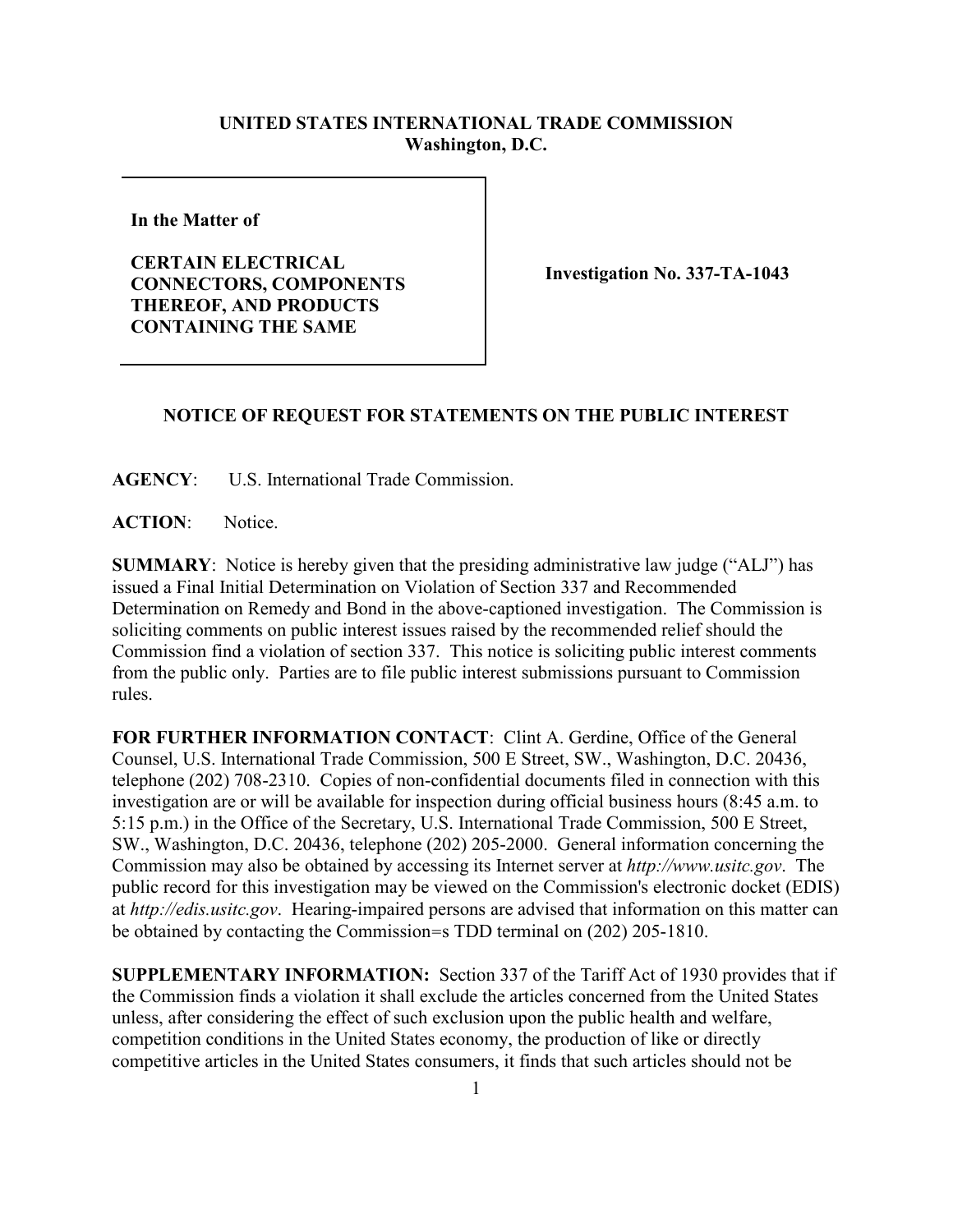excluded from entry.  $19$  U.S.C.  $1337(d)(1)$ .

The Commission is soliciting comments on public interest issues raised by the recommended relief. The ALJ recommended, should the Commission find a violation, that the Commission issue a limited exclusion order directed against certain electrical connectors, components thereof, and products containing the same imported, sold for importation, and/or sold after importation by respondents Robert Bosch GmbH of Baden-Wuertemberg, Germany; Bosch Automotive Products (Suzhou) Co., Ltd. of Jiangsu, China; Robert Bosch LLC of Broadview, Illinois; Robert Bosch, Sistemas Automatrices, S.A. de C.V. of Chihuahua, Mexico; Robert Bosch, Ltda. of Sao Paulo, Brazil; and Hon Hai Precision Industry Co., Ltd. and Foxconn Interconnect Technology, Ltd., both of New Tapei City, Taiwan.

The Commission is interested in further development of the record on the public interest in its investigations. Accordingly, parties are to file public interest submissions pursuant to 19 CFR 210.50(a)(4). In addition, members of the public are invited to file submissions of no more than five (5) pages, inclusive of attachments, concerning the public interest in light of the administrative law judge=s Recommended Determination on Remedy and Bond issued in this investigation on April 12, 2019. Comments should address whether issuance of a remedial order in this investigation would affect the public health and welfare in the United States, competitive conditions in the United States economy, the production of like or directly competitive articles in the United States, or United States consumers.

In particular, the Commission is interested in comments that:

- (i) explain how the articles potentially subject to the recommended order are used in the United States;
- (ii) identify any public health, safety, or welfare concerns in the United States relating to the recommended orders;
- (iii) indicate the extent to which like or directly competitive articles are produced in the United States or are otherwise available in the United States, with respect to the articles potentially subject to the recommended orders;
- (iv) indicate whether Complainant, Complainant=s licensees, and/or third party suppliers have the capacity to replace the volume of articles potentially subject to the recommended orders within a commercially reasonable time; and
- (v) explain how the recommended order would impact consumers in the United States.

Written submissions must be filed by the close of business on Tuesday, May 21, 2019.

Persons filing written submissions must file the original document electronically on or